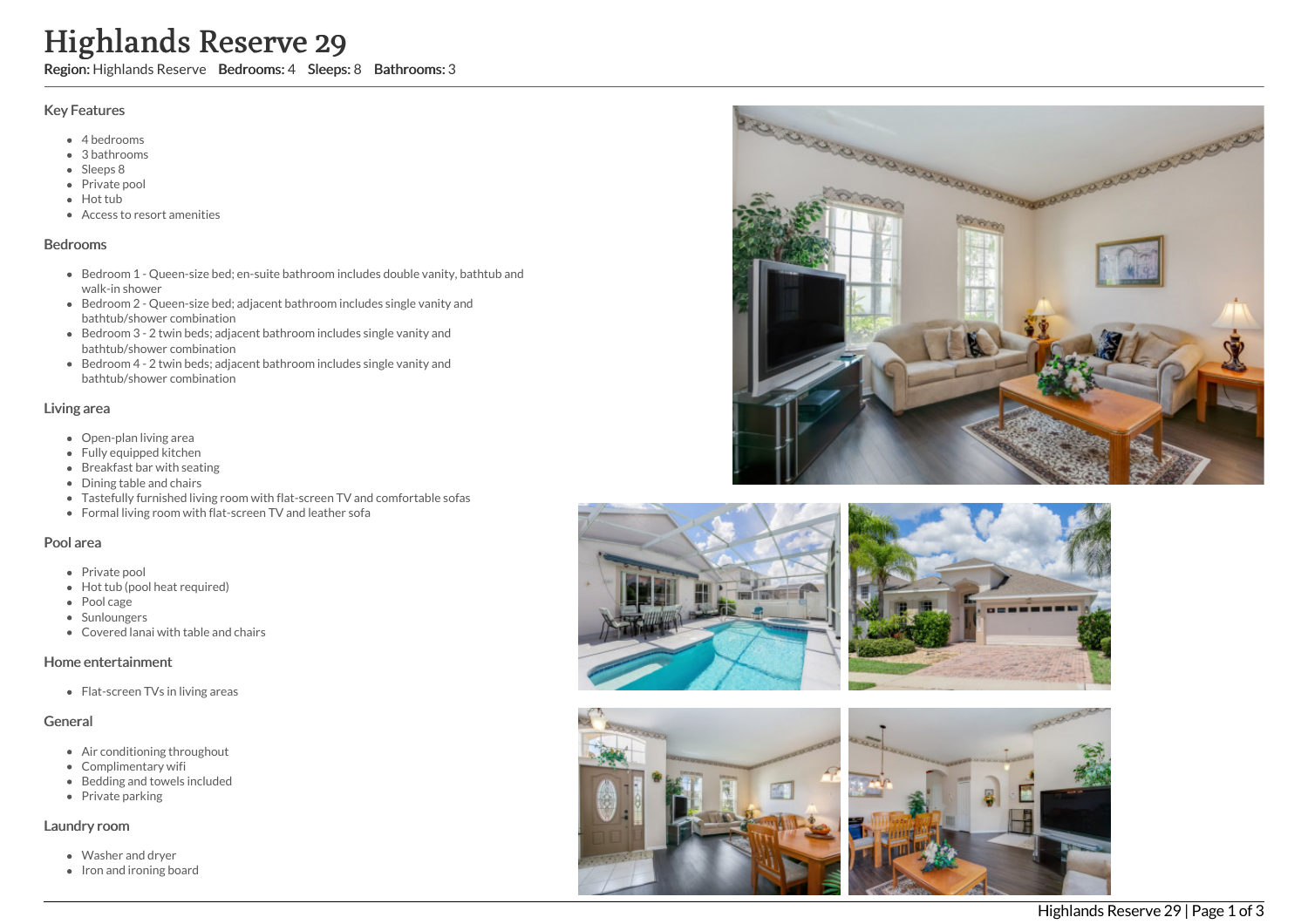### Children's equipment available for hire

- Crib
- Stroller
- $\bullet$  High chair
- $\bullet$  Pack and play

# Resort Facilities

Highlands Reserve is a prestigious Golf and Country Club that offers fantastic homes situated around a Championship Golf Course. Highlands Reserve has a great location, adjacent to US Highway 27, which means all the exciting Orlando area attractions are within easy driving distance. Guests can enjoy access to a wide range of local amenities including the resort clubhouse, an 18 hole golf course, a tennis court and a communal swimming pool.

# Places of Interest

- $\bullet$  Disney World  $\tilde{A} \notin \hat{a}$ ,  $\neg \hat{a} \notin \text{ce} 11$  miles
- Seaworldââ,¬â€œ 20 miles
- $\bullet$  Universal Studios  $\tilde{A} \notin \hat{a}$ ,  $\neg \hat{a} \notin \text{ce } 25$  miles
- Legoland $\tilde{A}$ ¢â,¬â€œ 28 miles
- $\bullet$  Orlando International Airport  $\tilde{A} \notin \hat{a}$ ,  $\tilde{a} \notin \infty$  34 miles
- $\bullet$  Beaches  $\tilde{A} \triangleleft \tilde{a}$ ,  $\neg \hat{a} \in \mathbb{C}$ ez $77$  miles (Cocoa Beach)